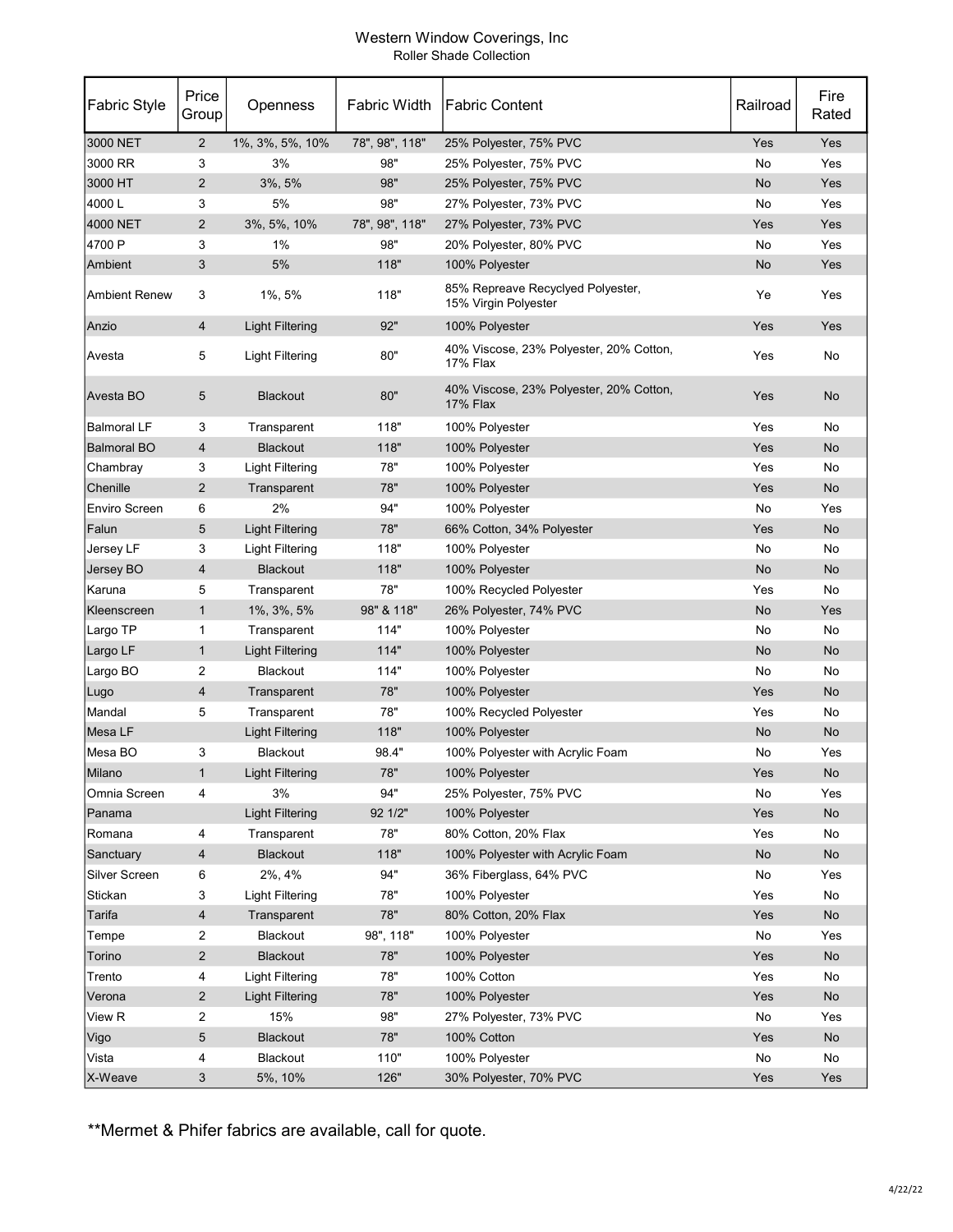## Western Window Coverings Roller Shades

#### GROUP 1

|                |     |     |     |     |                 |     |     |     | <b>WIDTH</b> |            |            |      |      |      |            |            |      |
|----------------|-----|-----|-----|-----|-----------------|-----|-----|-----|--------------|------------|------------|------|------|------|------------|------------|------|
|                | 37  | 46  | 55  | 64  | $\overline{72}$ | 78  | 83  | 96  | 103          | 109        | 120        | 132  | 144  | 156  | 168        | <b>180</b> | 192  |
| 48             | 70  | 85  | 101 | 119 | 132             | 152 | 163 | 186 | 199          | 209        | 248        | 258  | 382  | 402  | 423        | 444        | 465  |
| 60             | 83  | 101 | 122 | 142 | 158             | 181 | 194 | 223 | 238          | 251        | 291        | 305  | 444  | 470  | 496        | 522        | 548  |
| 72             | 96  | 119 | 142 | 166 | 184             | 209 | 223 | 256 | 275          | 290        | 336        | 352  | 506  | 537  | 569        | 601        | 633  |
| 84             | 109 | 135 | 161 | 189 | 213             | 238 | 254 | 292 | 313          | 329        | 380        | 398  | 569  | 605  | 641        | 677        | 713  |
| 96             | 122 | 153 | 182 | 213 | 239             | 266 | 285 | 327 | 349          | 370        | 424        | 442  | 631  | 672  | 714        | 756        | 798  |
| 108            | 137 | 168 | 203 | 236 | 265             | 295 | 313 | 363 | 389          | 410        | 468        | 489  | 693  | 740  | 787        | 834        | 881  |
| 120            | 151 | 187 | 223 | 260 | 291             | 324 | 344 | 396 | 425          | 448        | 513        | 536  | 756  | 807  | 859        | 911        | 970  |
| 132            | 163 | 203 | 257 | 283 | 317             | 353 | 375 | 433 | 464          | 490        | 556        | 582  | 818  | 875  | 932        | 989        | 1046 |
| 144            | 192 | 239 | 286 | 332 | 374             | 415 | 441 | 508 | 545          | 576        | 756        | 818  | 880  | 943  | 1005       | 1067       | 1129 |
| 156            | 208 | 259 | 309 | 360 | 405             | 449 | 477 | 550 | 589          | 623        | 807        | 875  | 943  | 1010 | 1078       | 1146       | 1214 |
| 168            | 223 | 279 | 333 | 388 | 436             | 482 | 513 | 592 | 634          | 670        | 859        | 932  | 1005 | 1078 | 1150       | 1222       | 1294 |
| 180            | 239 | 299 | 357 | 416 | 467             | 516 | 549 | 633 | 679          | 717        | 911        | 989  | 1067 | 1145 | 1223       | 1301       | 1379 |
| 192            | 255 | 319 | 381 | 443 | 499             | 550 | 585 | 675 | 723          | 765        | 963        | 1046 | 1130 | 1213 | 1296       | 1379       | 1462 |
| 204            | 271 | 339 | 405 | 470 | 531             | 584 | 621 | 717 | 767          | 813        | 1015       | 1103 | 1193 | 1281 | 1369       | 1457       | 1545 |
| 216            | 287 | 359 | 429 | 497 | 563             | 618 | 657 | 759 | 811          | 861        | 1067       | 1160 | 1256 | 1349 | 1442       | 1535       | 1628 |
|                |     |     |     |     |                 |     |     |     |              |            |            |      |      |      |            |            |      |
| <b>GROUP 2</b> |     |     |     |     |                 |     |     |     |              |            |            |      |      |      |            |            |      |
|                | 37  | 46  | 55  | 64  | $\overline{72}$ | 78  | 83  | 96  | 103          | 109        | 120        | 132  | 144  | 156  | 168        | 180        | 192  |
| 48             | 75  | 93  | 111 | 130 | 145             | 168 | 178 | 204 | 218          | 230        | 269        | 281  | 407  | 429  | 452        | 475        | 498  |
| 60             | 90  | 111 | 135 | 156 | 173             | 199 | 212 | 244 | 259          | 275        | 317        | 333  | 475  | 504  | 532        | 560        | 588  |
| 72             | 106 | 130 | 156 | 182 | 205             | 230 | 246 | 282 | 301          | 318        | 364        | 383  | 544  | 578  | 612        | 646        | 680  |
| 84             | 119 | 151 | 179 | 208 | 234             | 261 | 277 | 318 | 342          | 363        | 414        | 435  | 612  | 652  | 692        | 732        | 772  |
| 96             | 135 | 168 | 199 | 234 | 262             | 292 | 311 | 358 | 384          | 405        | 463        | 487  | 681  | 726  | 772        | 818        | 864  |
| 108            | 151 | 187 | 223 | 260 | 291             | 324 | 344 | 396 | 425          | 448        | 513        | 536  | 749  | 801  | 852        | 903        | 954  |
| 120            | 166 | 205 | 244 | 286 | 319             | 355 | 379 | 436 | 472          | 493        | 562        | 588  | 818  | 865  | 932        | 999        | 1066 |
| 132            | 179 | 223 | 267 | 309 | 348             | 389 | 412 | 474 | 508          | 536        | 608        | 639  | 886  | 949  | 1012       | 1075       | 1138 |
| 144            | 211 | 263 | 314 | 366 | 411             | 455 | 484 | 558 | 598          | 633        | 818        | 886  | 955  | 1024 | 1092       | 1160       | 1228 |
| 156            | 229 | 285 | 340 | 396 | 446             | 493 | 524 | 604 | 647          | 684        | 875        | 949  | 1024 | 1098 | 1172       | 1246       | 1320 |
| 168            | 247 | 307 | 367 | 427 | 480             | 530 | 563 | 650 | 696          | 736        | 932        | 1012 | 1092 | 1172 | 1252       | 1332       | 1412 |
| 180            | 264 | 329 | 393 | 457 | 514             | 567 | 603 | 695 | 745          | 788        | 1014       | 1099 | 1185 | 1271 | 1357       | 1443       | 1529 |
| 192            | 282 | 350 | 419 | 488 | 548             | 604 | 642 | 741 | 794          | 840        | 1046       | 1138 | 1229 | 1321 | 1412       | 1503       | 1594 |
| 204            | 300 | 371 | 445 | 519 | 582             | 641 | 681 | 787 | 843          | 892        | 1078       | 1177 | 1273 | 1371 | 1467       | 1563       | 1659 |
| 216            | 318 | 392 | 471 | 550 | 616             | 678 | 720 | 833 | 892          | 944        | 1110       | 1216 | 1317 | 1421 | 1522       | 1623       | 1724 |
|                |     |     |     |     |                 |     |     |     |              |            |            |      |      |      |            |            |      |
| <b>GROUP 3</b> |     |     |     |     |                 |     |     |     |              |            |            |      |      |      |            |            |      |
|                | 37  | 46  | 55  | 64  | 72              | 78  | 83  | 96  | <b>103</b>   | <b>109</b> | <b>120</b> | 132  | 144  | 156  | <b>168</b> | <b>180</b> | 192  |
| 48             | 90  | 111 | 135 | 156 | 171             | 199 | 212 | 244 | 259          | 275        | 317        | 333  | 444  | 470  | 496        | 522        | 548  |
| 60             | 109 | 135 | 161 | 187 | 210             | 235 | 251 | 290 | 308          | 327        | 375        | 393  | 522  | 554  | 587        | 620        | 653  |
| 72             | 127 | 156 | 187 | 218 | 244             | 275 | 292 | 334 | 360          | 379        | 435        | 456  | 600  | 639  | 678        | 717        | 756  |
| 84             | 145 | 179 | 213 | 249 | 280             | 313 | 332 | 381 | 410          | 433        | 492        | 515  | 678  | 723  | 769        | 815        | 861  |
| 96             | 161 | 199 | 241 | 280 | 314             | 349 | 370 | 427 | 459          | 485        | 551        | 577  | 756  | 807  | 859        | 911        | 963  |
| 108            | 179 | 223 | 267 | 309 | 348             | 386 | 412 | 474 | 508          | 536        | 608        | 639  | 833  | 893  | 950        | 1007       | 1064 |
| 120            | 197 | 246 | 293 | 340 | 384             | 425 | 451 | 521 | 557          | 588        | 669        | 700  | 911  | 976  | 1041       | 1106       | 1171 |
| 132            | 215 | 267 | 319 | 371 | 418             | 462 | 493 | 568 | 607          | 643        | 726        | 762  | 989  | 1061 | 1132       | 1203       | 1274 |
| 144            | 240 | 299 | 357 | 416 | 467             | 516 | 549 | 633 | 679          | 717        | 911        | 989  | 1067 | 1145 | 1223       | 1301       | 1379 |
| 156            | 260 | 324 | 387 | 450 | 506             | 558 | 594 | 685 | 734          | 776        | 976        | 1061 | 1145 | 1239 | 1314       | 1389       | 1464 |
| 168            | 280 | 348 | 417 | 485 | 545             | 601 | 638 | 737 | 790          | 835        | 1041       | 1132 | 1233 | 1314 | 1405       | 1496       | 1587 |
| 180            | 300 | 373 | 446 | 519 | 584             | 643 | 683 | 789 | 846          | 894        | 1106       | 1204 | 1301 | 1398 | 1496       | 1594       | 1692 |
| 192            | 320 | 398 | 476 | 554 | 623             | 685 | 728 | 841 | 901          | 953        | 1171       | 1275 | 1379 | 1483 | 1587       | 1691       | 195  |
| 204            | 340 | 423 | 506 | 589 | 662             | 727 | 773 | 893 | 956          | 1012       | 1236       | 1346 | 1457 | 1568 | 1678       | 1788       | 1898 |
| 216            | 360 | 448 | 536 | 624 | 701             | 769 | 818 | 945 | 1011         | 1071       | 1301       | 1417 | 1535 | 1653 | 1769       | 1885       | 2001 |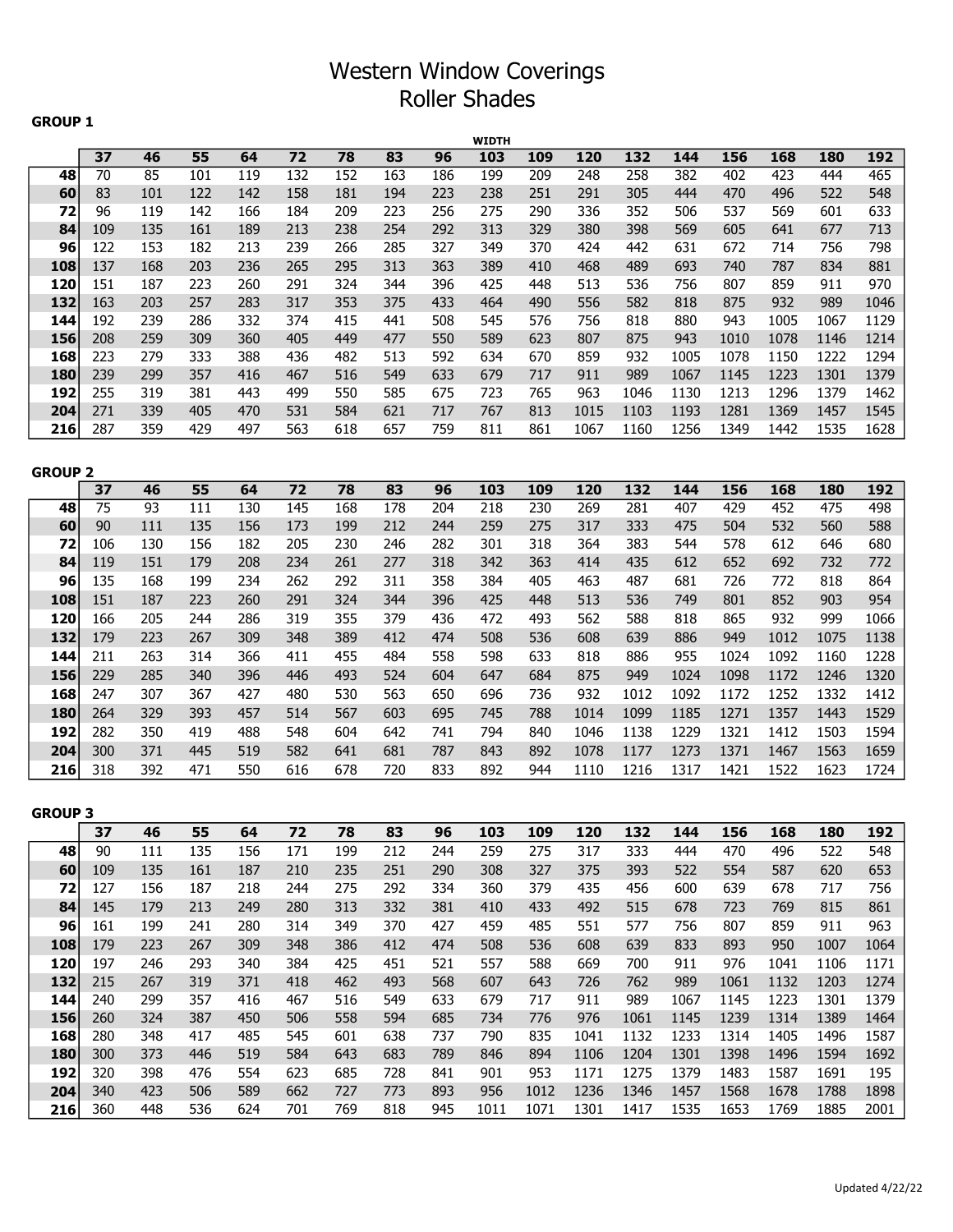# Western Windows Roller Shades

#### GROUP 4

|                |            |            |            |            |            |            |            | <b>WIDTH</b> |            |            |              |              |              |              |              |              |              |
|----------------|------------|------------|------------|------------|------------|------------|------------|--------------|------------|------------|--------------|--------------|--------------|--------------|--------------|--------------|--------------|
|                | 37         | 46         | 55         | 64         | 72         | 78         | 83         | 96           | 103        | 109        | 120          | 132          | 144          | 156          | 168          | 180          | 192          |
| 48             | 109        | 140        | 166        | 194        | 218        | 246        | 261        | 301          | 321        | 339        | 390          | 409          | 519          | 551          | 583          | 615          | 647          |
| 60             | 135        | 168        | 199        | 234        | 262        | 292        | 311        | 358          | 384        | 405        | 463          | 487          | 615          | 656          | 696          | 736          | 776          |
| 72             | 158        | 194        | 234        | 272        | 306        | 339        | 363        | 417          | 446        | 472        | 536          | 562          | 712          | 760          | 809          | 858          | 907          |
| 84             | 179        | 223        | 267        | 309        | 348        | 386        | 412        | 474          | 508        | 536        | 608          | 639          | 809          | 865          | 921          | 977          | 1033         |
| 96             | 203        | 251        | 301        | 348        | 392        | 436        | 462        | 531          | 571        | 602        | 684          | 715          | 905          | 970          | 1034         | 1098         | 1162         |
| 108            | 223        | 277        | 332        | 386        | 436        | 482        | 511        | 592          | 633        | 669        | 757          | 793          | 1002         | 1074         | 1147         | 1220         | 1293         |
| 120            | 246        | 306        | 366        | 426        | 480        | 529        | 562        | 649          | 695        | 734        | 830          | 868          | 1098         | 1179         | 1259         | 1339         | 1419         |
| 132            | 270        | 334        | 400        | 464        | 521        | 576        | 612        | 706          | 758        | 799        | 902          | 946          | 1195         | 1284         | 1372         | 1460         | 1548         |
| 144<br>156     | 298<br>323 | 370<br>401 | 443<br>480 | 515<br>558 | 580<br>628 | 638<br>690 | 678<br>734 | 783<br>847   | 839<br>908 | 887<br>960 | 1098<br>1179 | 1195<br>1284 | 1292<br>1388 | 1388<br>1493 | 1485<br>1597 | 1582<br>1701 | 1679<br>1805 |
| 168            | 348        | 432        | 517        | 601        | 676        | 742        | 789        | 911          | 977        | 1034       | 1259         | 1372         | 1485         | 1597         | 1710         | 1823         | 1936         |
| 180            | 372        | 463        | 553        | 644        | 725        | 795        | 845        | 976          | 1046       | 1107       | 1340         | 1461         | 1581         | 1702         | 1823         | 1944         | 2065         |
| 192            | 397        | 494        | 590        | 687        | 773        | 847        | 901        | 1040         | 1115       | 1180       | 1420         | 1549         | 1678         | 1807         | 1936         | 2065         | 2194         |
| 204            | 422        | 525        | 627        | 730        | 821        | 899        | 957        | 1104         | 1184       | 1253       | 1500         | 1637         | 1775         | 1912         | 2049         | 2186         | 2323         |
| 216            | 447        | 556        | 664        | 773        | 869        | 951        | 1013       | 1168         | 1253       | 1326       | 1580         | 1725         | 1872         | 2017         | 2162         | 2307         | 2452         |
|                |            |            |            |            |            |            |            |              |            |            |              |              |              |              |              |              |              |
|                |            |            |            |            |            |            |            |              |            |            |              |              |              |              |              |              |              |
| <b>Group 5</b> |            |            |            |            |            |            |            |              |            |            |              |              |              |              |              |              |              |
|                | 37         | 46         | 55         | 64         | 72         | 78         | 83         | 96           | 103        | 109        | 120          | 132          | 144          | 156          | 168          | 180          | 192          |
| 48             | 139<br>169 | 175        | 208        | 243<br>292 | 273<br>327 | 305<br>363 | 324<br>386 | 373          | 399        | 421        | 482          | 505          | 618          | 659          | 699          | 739          | 799<br>941   |
| 60             |            | 210        | 249        |            | 383        | 421        |            | 445          | 477<br>555 | 503        | 572          | 602          | 740          | 791<br>922   | 841          | 891          |              |
| 72<br>84       | 197<br>223 | 243<br>279 | 292<br>334 | 340<br>386 | 435        | 480        | 451<br>512 | 519<br>590   | 633        | 588<br>668 | 663<br>754   | 696<br>793   | 861<br>983   | 1054         | 983<br>1125  | 1044<br>1196 | 1105<br>1267 |
|                | 253        |            |            |            |            | 542        | 575        |              |            |            |              | 888          |              |              |              |              | 1429         |
| 96             |            | 314        | 377        | 435        | 490        |            |            | 662          | 711        | 750        | 849          |              | 1105         | 1186         | 1267         | 1348         |              |
| 108            | 279        | 347        | 416        | 483        | 545        | 601        | 636        | 737          | 789        | 834        | 940          | 985          | 1226         | 1317         | 1408         | 1499         | 1590         |
| 120            | 308        | 383        | 457        | 532        | 600        | 659        | 701        | 808          | 867        | 915        | 1031         | 1079         | 1348         | 1449         | 1550         | 1651         | 1752         |
| 132            | 338        | 418        | 500        | 580        | 652        | 717        | 763        | 880          | 945        | 997        | 1122         | 1176         | 1469         | 1581         | 1692         | 1803         | 1914         |
| 144            | 375        | 466        | 557        | 648        | 729        | 800        | 850        | 982          | 1053       | 1114       | 1348         | 1469         | 1591         | 1712         | 1834         | 1956         | 2078         |
| 156            | 406        | 505        | 603        | 702        | 790        | 866        | 921        | 1063         | 1140       | 1206       | 1449         | 1581         | 1712         | 1844         | 1976         | 2108         | 2240         |
| 168            | 437        | 544        | 650        | 756        | 851        | 931        | 991        | 1144         | 1227       | 1298       | 1550         | 1692         | 1834         | 1976         | 2117         | 2258         | 2399         |
| 180            | 468        | 582        | 696        | 810        | 912        | 997        | 1061       | 1225         | 1314       | 1390       | 1652         | 1803         | 1955         | 2107         | 2259         | 2411         | 2563         |
| 192            | 500        | 621        | 743        | 864        | 972        | 1063       | 1131       | 1306         | 1401       | 1482       | 1753         | 1915         | 2077         | 2239         | 2401         | 2563         | 2725         |
| 204            | 532        | 660        | 790        | 918        | 1032       | 1129       | 1201       | 1387         | 1488       | 1574       | 1854         | 2027         | 2199         | 2371         | 2543         | 2715         | 2887         |
| 216            | 564        | 699        | 837        | 972        | 1092       | 1195       | 1271       | 1468         | 1575       | 1666       | 1955         | 2139         | 2321         | 2503         | 2685         | 2867         | 3049         |
|                |            |            |            |            |            |            |            |              |            |            |              |              |              |              |              |              |              |
| <b>GROUP 6</b> |            |            |            |            |            |            |            |              |            |            |              |              |              |              |              |              |              |
|                | 37         | 46         | 55         | 64         | 72         | 78         | 83         | 96           | 103        | 109        | 120          | 132          | 144          | 156          | 168          | 180          | 192          |
| 48             | 174        | 219        | 260        | 304        | 341        | 378        | 403        | 464          | 497        | 524        | 596          | 625          | 743          | 794          | 845          | 896          | 947          |
| 60             | 211        | 263        | 312        | 365        | 409        | 451        | 481        | 554          | 594        | 627        | 709          | 747          | 896          | 959          | 1023         | 1087         | 1151         |
| 72             | 247        | 304        | 365        | 425        | 479        | 524        | 562        | 646          | 692        | 732        | 823          | 864          | 1048         | 1125         | 1201         | 1277         | 1353         |
| 84             | 279        | 349        | 417        | 482        | 544        | 597        | 638        | 735          | 789        | 833        | 937          | 985          | 1201         | 1290         | 1379         | 1468         | 1557         |
| 96             | 317        | 393        | 471        | 544        | 612        | 675        | 716        | 825          | 886        | 935        | 1055         | 1104         | 1354         | 1456         | 1557         | 1658         | 1759         |
| 108            | 349        | 433        | 519        | 604        | 682        | 748        | 792        | 919          | 984        | 104        | 1169         | 1226         | 1507         | 1621         | 1736         | 1851         | 1966         |
| 120            | 385        | 479        | 571        | 665        | 750        | 821        | 873        | 1008         | 1081       | 1141       | 1282         | 1342         | 1659         | 1787         | 1914         | 2041         | 2168         |
| 132            | 422        | 523        | 625        | 726        | 815        | 894        | 951        | 1097         | 1178       | 1243       | 1396         | 1464         | 1812         | 1952         | 2092         | 2232         | 2372         |
| 144            | 471        | 585        | 700        | 814        | 916        | 1002       | 1066       | 1231         | 1321       | 1397       | 1659         | 1812         | 1965         | 2117         | 2270         | 2423         | 2576         |
| 156            | 510        | 634        | 758        | 882        | 993        | 1085       | 1154       | 1333         | 1430       | 1512       | 1787         | 1952         | 2117         | 2283         | 2448         | 2613         | 2778         |
| 168            | 549        | 683        | 817        | 950        | 1069       | 1168       | 1242       | 1435         | 1539       | 1628       | 1914         | 2092         | 2270         | 2448         | 2626         | 2804         | 2982         |
| 180            | 589        | 732        | 875        | 1018       | 1145       | 1251       | 1330       | 1537         | 1648       | 1744       | 2041         | 2232         | 2423         | 2614         | 2805         | 2996         | 3187         |
| 192            | 628        | 780        | 933        | 1086       | 1222       | 1333       | 1418       | 1639         | 1757       | 1859       | 2168         | 2372         | 2576         | 2779         | 2983         | 3187         | 3391         |
| 204            | 667        | 828        | 991        | 1154       | 1299       | 1415       | 1506       | 1741         | 1866       | 1974       | 2295         | 2512         | 2729         | 2944         | 3161         | 3378         | 3595         |
| 216            | 706        | 876        | 1049       | 1222       | 1376       | 1497       | 1594       | 1843         | 1975       | 2089       | 2422         | 2652         | 2882         | 3109         | 3339         | 3569         | 3799         |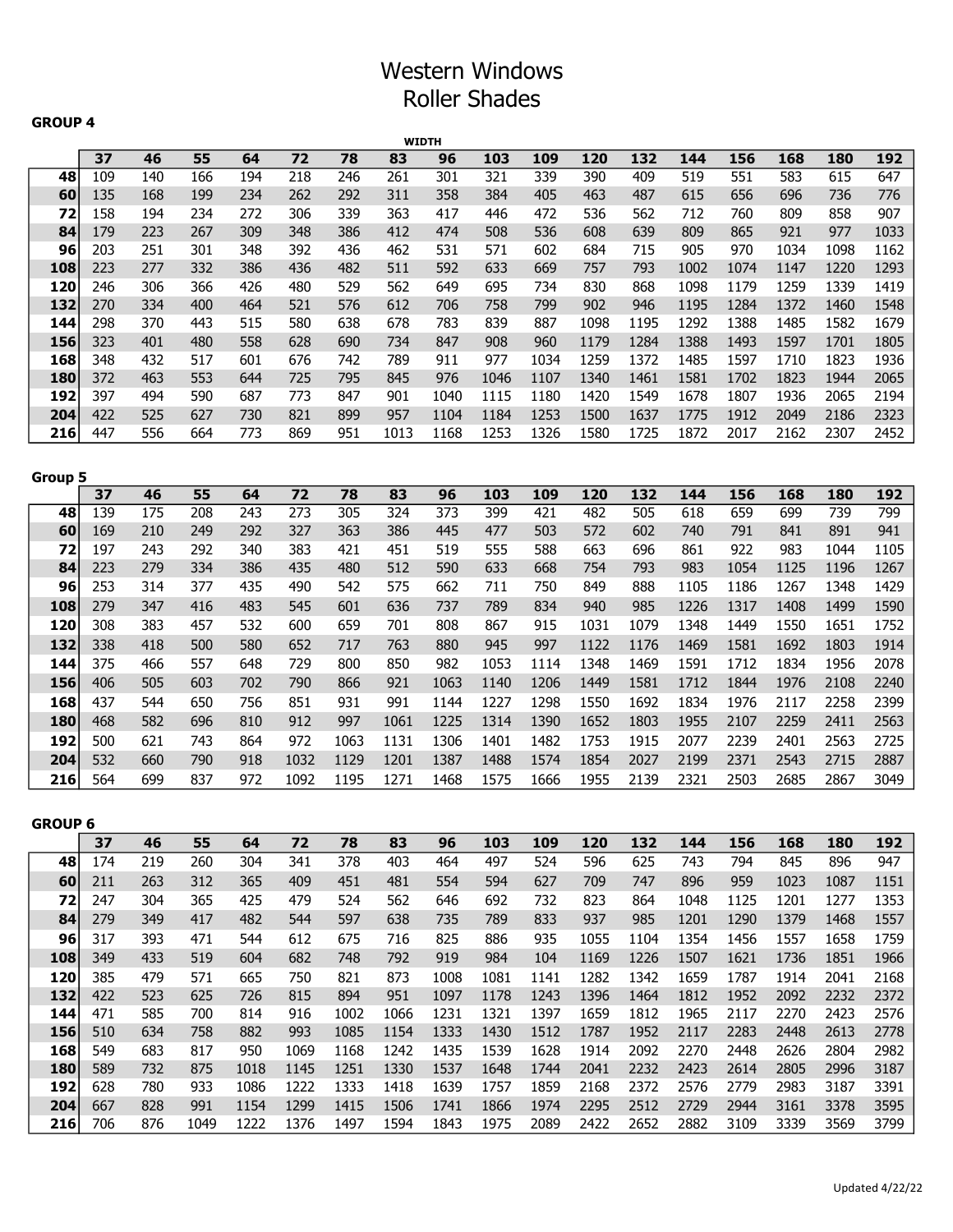### Western Windows Roller Shades

#### Top Treatmens Surcharges (Add to shade price)

|                                                                                       |     |     |     |     |                                                                                         |     | <b>WIDTH</b> |     |     |     |     |     |     |      |      |      |      |
|---------------------------------------------------------------------------------------|-----|-----|-----|-----|-----------------------------------------------------------------------------------------|-----|--------------|-----|-----|-----|-----|-----|-----|------|------|------|------|
|                                                                                       | 37  | 46  | 55  | 64  | 72                                                                                      | 78  | 83           | 96  | 103 | 109 | 120 | 132 | 144 | 156  | 168  | 180  | 192  |
| 3" Fascia Skyline                                                                     | 45  | 53  | 60  | 68  | 75                                                                                      | 80  | 85           | 97  | 103 | 108 | 118 | 130 | 140 | 150  | 160  | 170  | 180  |
| 4" Fascia Skyline                                                                     | 50  | 57  | 68  | 80  | 90                                                                                      | 100 | 105          | 120 | 129 | 137 | 150 | 165 | 180 | 195  | 210  | 225  | 240  |
| 5" Fascia Skyline*                                                                    | 65  | 71  | 85  | 100 | 112                                                                                     | 125 | 131          | 150 | 161 | 171 | 187 | 206 | 225 | 243  | 262  | 261  | 300  |
| Fascia end caps \$6.00 per pair                                                       |     |     |     |     |                                                                                         |     |              |     |     |     |     |     |     |      |      |      |      |
| Skyline Cassette 80,<br>100** or 120 with Fabric<br>Insert and End-Caps               | 85  | 92  | 103 | 115 | 125                                                                                     | 135 | 140          | 155 | 164 | 172 | 185 | 200 | 215 | 230  | 245  | 260  | 275  |
| 3" Pocket with Bottom<br>lClosure                                                     | 74  | 92  | 110 | 126 | 142                                                                                     | 154 | 164          | 190 | 204 | 216 | 238 | 262 | 286 | 310  | 334  | 358  | 382  |
| 4" Pocket with Bottom<br>Closure                                                      | 92  | 115 | 138 | 160 | 180                                                                                     | 195 | 208          | 240 | 258 | 273 | 300 | 330 | 360 | 390  | 420  | 450  | 480  |
|                                                                                       |     |     |     |     |                                                                                         |     |              |     |     |     |     |     |     |      |      |      |      |
| <b>15" Pocket with Bottom</b><br>Closure                                              | 184 | 230 | 276 | 320 | 360                                                                                     | 390 | 416          | 480 | 516 | 546 | 600 | 660 | 720 | 780  | 840  | 900  | 960  |
| 6" Pocket with Bottom<br>Closure                                                      | 222 | 276 | 330 | 432 | 468                                                                                     | 498 | 576          | 618 | 654 | 720 | 792 | 864 | 936 | 1008 | 1080 | 1152 | 1224 |
| For 5" and 6" Pocket End Plates Add \$50.00/Pair                                      |     |     |     |     |                                                                                         |     |              |     |     |     |     |     |     |      |      |      |      |
| 4" Heavy duty motor<br>fascia system (works with<br>star head motors)                 | 90  | 99  | 108 | 117 | 125                                                                                     | 131 | 136          | 149 | 156 | 162 | 173 | 185 | 197 | 209  | 221  |      |      |
| For intermediate brackets and heave duty coupler add \$150.00/each                    |     |     |     |     |                                                                                         |     |              |     |     |     |     |     |     |      |      |      |      |
| 7" heavy duty dual shade<br>motor fascia system<br>l (works with star head<br>motorel | 310 | 337 | 364 | 391 | 415                                                                                     | 433 | 448          | 487 | 508 | 526 | 559 | 595 | 631 | 667  | 703  | 730  | 757  |
| For dual 7" fascia intermediate brackets and 2 heavy duty couplers add \$300.00 each  |     |     |     |     |                                                                                         |     |              |     |     |     |     |     |     |      |      |      |      |
| <b>No Charge Options:</b>                                                             |     |     |     |     | Chain color or type (Plastic or Stainless)<br>External or Heat sealed hembar (standard) |     |              |     |     |     |     |     |     |      |      |      |      |

Reverse Roll

\*For dual shades the L shapped fascia is turned upside down

\*\*\*Back top fascia can only be used with CM system and can be used as front fascia with reverse roll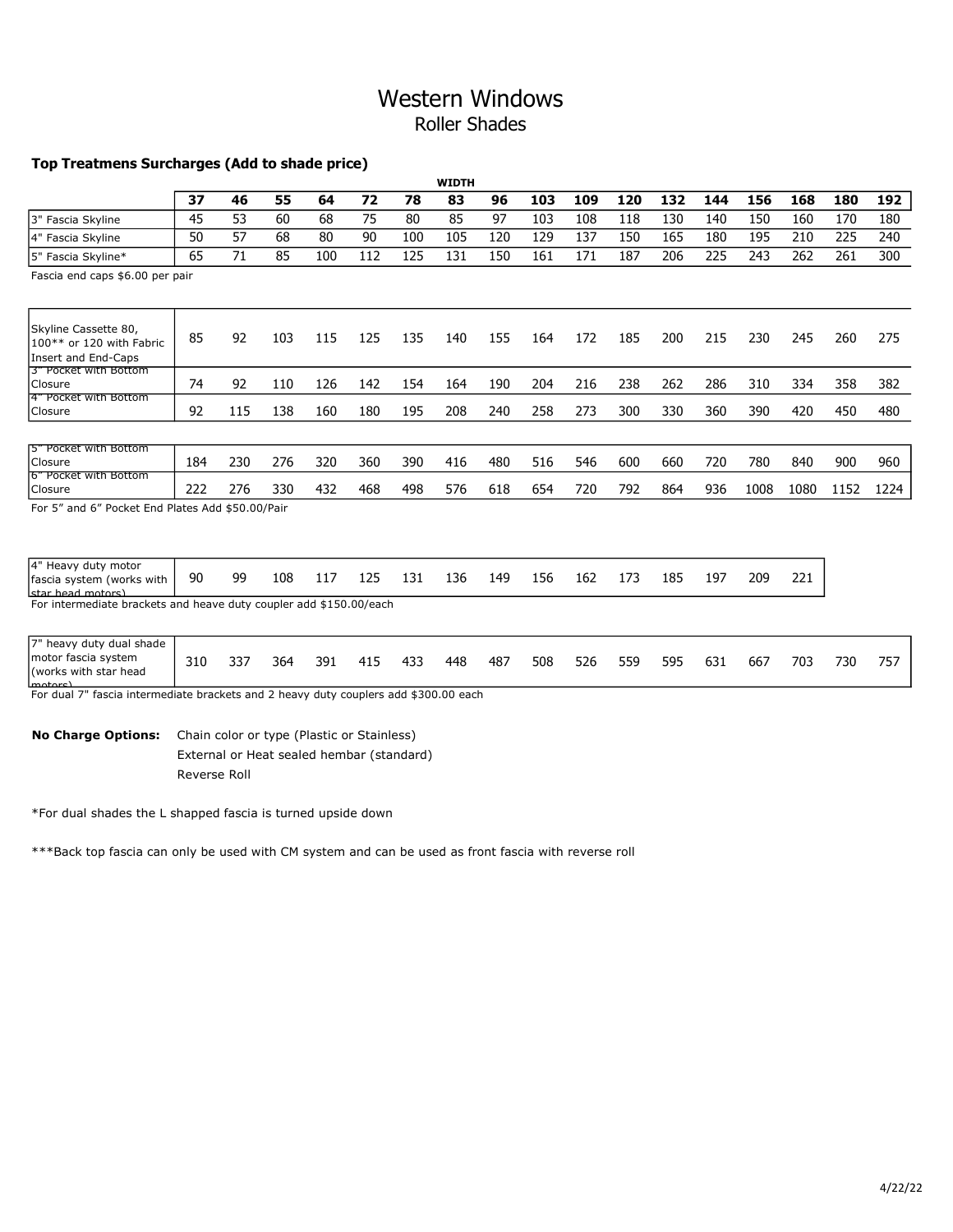# Western Window Coverings Roller Shade

## Additional Surcharges (Add to base price):

| <b>Easy Spring Plus Cordless</b>                | \$50.00 Per Unit  |
|-------------------------------------------------|-------------------|
| Coupled Shade                                   | \$50.00 Per Unit  |
| Dual Shade (Dual/Double Brackets)               | \$50.00 Per Unit  |
| Galaxy G200 Skyline Geared Clutch               | \$25.00 Per Unit  |
| Galaxy G400 Skyline Geared Clutch               | \$50.00 Per Unit  |
| Galaxy G200 Skyline Spring Assist Geared Clutch | \$125.00 Per Unit |
| Galaxy G400 Skyline Spring Assist Geared Clutch | \$225.00 Per Unit |
| <b>Standard Bracket Covers</b>                  | \$4.00 Per Pair   |

## Shipping Charges:

| Minimum Shipping \$20.00/Order       |                    |
|--------------------------------------|--------------------|
| Shade under 92" wide                 | \$8.00 Per Unit    |
| Oversize Shade Width 92 1/8" - 106"  | \$95.00 Per Order  |
| Oversize Shade Width 106 1/8" - 117  | \$130.00 Per Order |
| Oversize Shade Width 117 1/8 & Above | Will Quote         |

| \$8.00 Per Unit    |
|--------------------|
| \$95.00 Per Order  |
| \$130.00 Per Order |
| Mill Ounte         |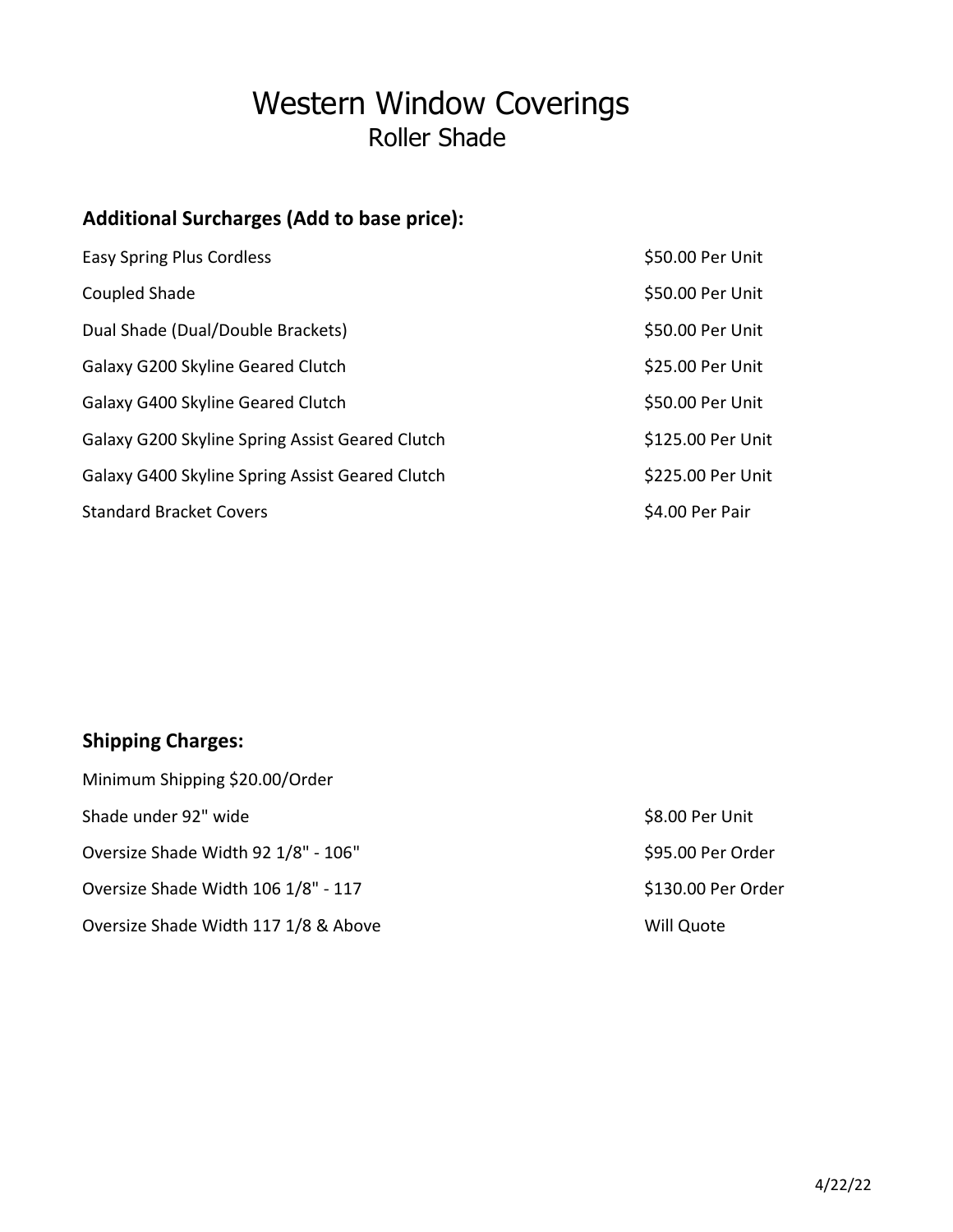# Western Window Coverings Acmeda Battery Motorized

All motors have rechargable batteries.

Automate Rollease Acmeda Radio Motorization (Add to base price)

### 1. Add Motor Option: 25mm Radio Motor (Quiet) **\$375.00** Maximum Shade Size 84 x 84

| 28mm Radio Motor                                                | \$470.00 |
|-----------------------------------------------------------------|----------|
| Maximum Shade Size 120 x 120                                    |          |
| Quiet 45mm Radio Motor<br>Maximum Shade Size 144 x 144          | \$640.00 |
| Ultra Powerful 45mm Radio Motor<br>Maximum Shade Size 168 x 168 | \$675.00 |

#### 2. Add Control Option:

| Remote Controls (Hand held) |          |
|-----------------------------|----------|
| 1 Channel Remote            | \$110.00 |
| 5 Channel Remote            | \$125.00 |
| 15 Channel Remote           | \$135.00 |
| Wall Switches               |          |
| 1 Channel (Cut In)          | \$85.00  |
|                             |          |

| 2 Channel (Cut In)        | \$90.00  |
|---------------------------|----------|
| 15 Channel (Cut In)       | \$110.00 |
| 5 Channel (Surface Mount) | \$95.00  |

#### 3. Add Charger(s)

| Charger: |                                 |         |
|----------|---------------------------------|---------|
|          | Battery Charger (12 foot cable) | \$65.00 |

#### Optional:

| Hub         | \$450.00 |
|-------------|----------|
| Sun Sensor  | \$75.00  |
| Solar Panel | \$650.00 |

\*\*12V Wired, 110v Plug-in and Hard Wired motors available, call for Quote.